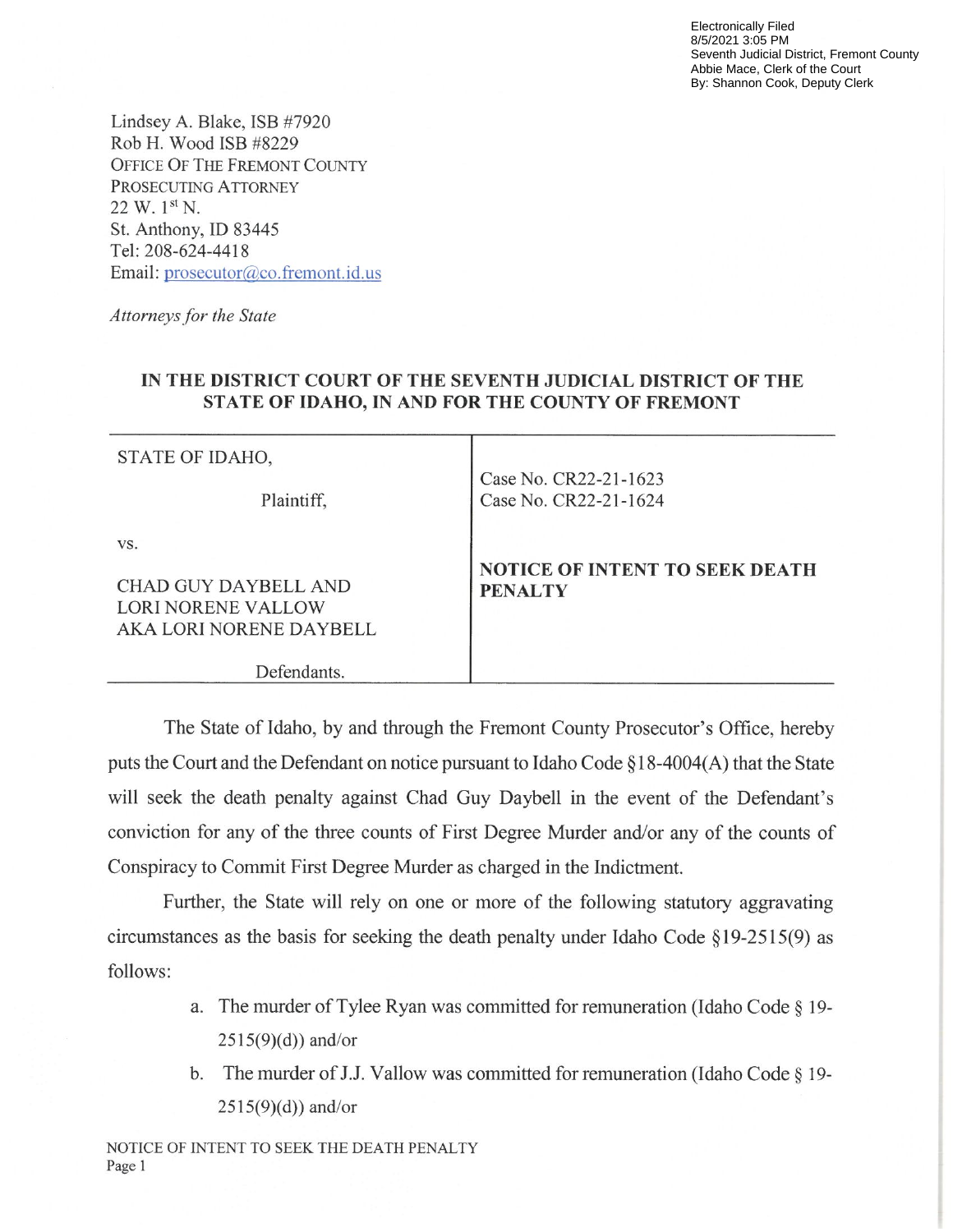- c, The murder of Tammy Daydel] was committed for remuneration (Idaho Code §  $19-2515(9)(d)$ ) and/or
- d. The murder of Tylee Ryan was especially heinous, atrocious or cruel, manifesting exceptional depravity (Idaho Code § 19-2515(9)(e)) and/or
- e. The murder of J.J. Vallow was especially heinous, atrocious or cmel, manifesting exceptional depravity (Idaho Code § 19-2515(9)(e)) and/or
- f. The murder of Tammy Daybell was especially heinous, atrocious or cmel, manifesting exceptional depravity (Idaho Code  $\S$  19-2515(9)(e)) and/or
- g. By the murder(s), or circumstances surrounding their commission, the defendant exhibited utter disregard for human life (Idaho Code § 19-2515(9)(f)) and/or
- h. The defendant, by his conduct, whether such conduct was before, during or after the commission or the murder(s) at hand, has exhibited a propensity to commit murder which will probably constitute a continuing threat to society. (Idaho Code§ 19-2515(9)(i).)

DATED this  $5^{\frac{h}{2}}$ day of August 2021.

Lindsay A. Blake Fremont County Prosecuting Attorney

Finchy a. Blake

Rob H. Wood Madison County Prosecuting Attorney

NOTICE OF INTENT TO SEEK THE DEATH PENALTY Page 2